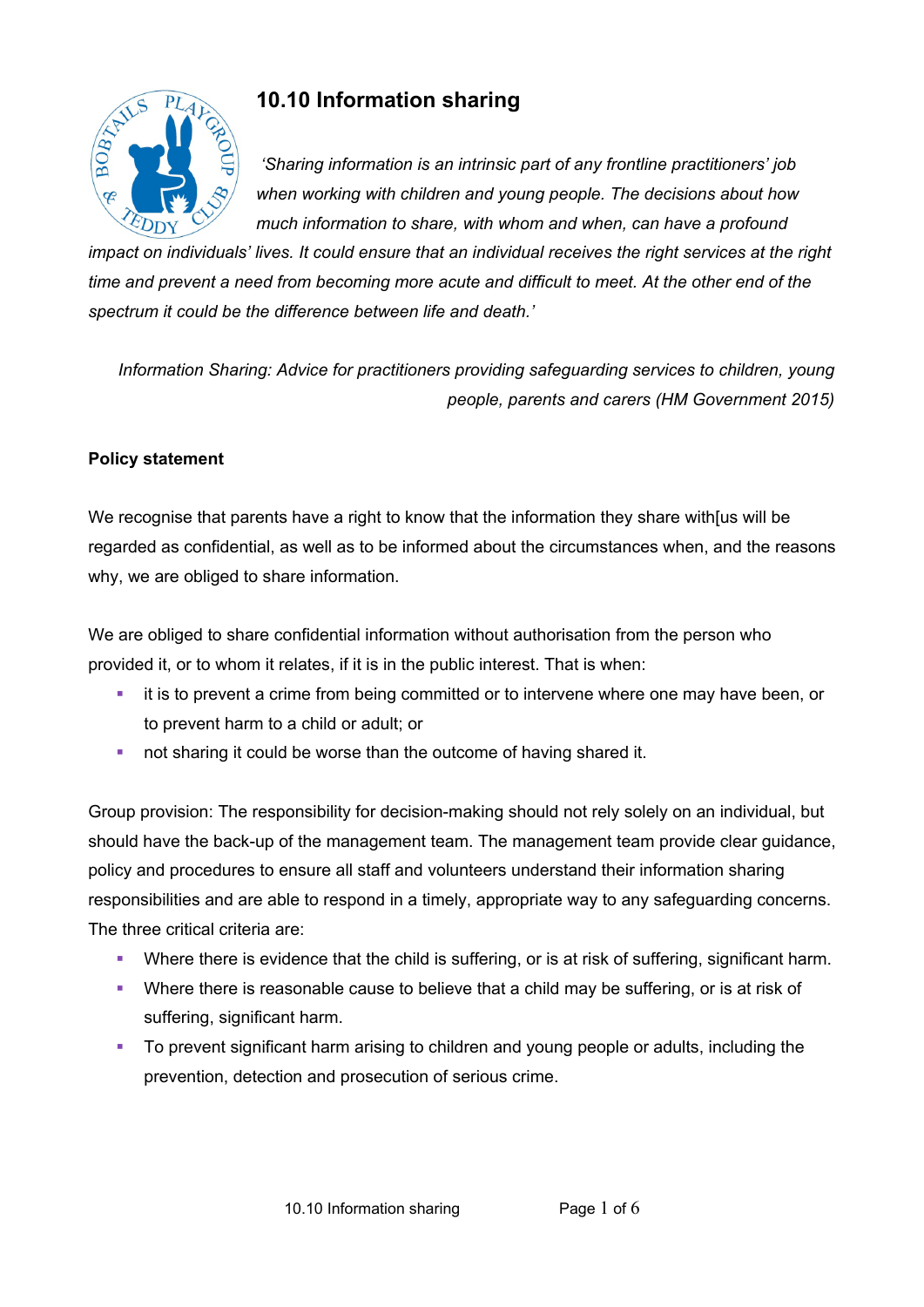#### **Procedures**

Our procedure is based on the seven golden rules for information sharing as set out in *Information Sharing: Advice for practitioners providing safeguarding services to children, young people, parents and carers (HM Government 2015).* [We/I] also follow the guidance on information sharing from the Local Safeguarding Children Board.

- *1. Remember that the Data Protection Act 1998 and human rights law are not barriers to justified information sharing but provide a framework to ensure that personal information about living individuals is shared appropriately.*
- ! Our policy and procedures on Information Sharing provide guidance to appropriate sharing of information both within the setting, as well as with external agencies.
- *1. Be open and honest with the individual (and/or their family where appropriate) from the outset about why, what, how and with whom information will, or could be shared, and seek their agreement, unless it is unsafe or inappropriate to do so.*

In our setting we ensure parents:

- ! receive information about our Information Sharing Policy when starting their child in the setting and that they sign our Registration Form to say that they understand the circumstances in which information may be shared without their consent. This will only be when it is a matter of safeguarding a child or vulnerable adult;
- ! have information about our Safeguarding Children and Child Protection Policy; and
- ! have information about the other circumstances when information will be shared with external agencies, for example, with regard to any special needs the child may have or transition to school.
- *1. Seek advice from other practitioners if you are in any doubt about sharing the information concerned, without disclosing the identity of the individual where possible.*
	- ! Our staff discuss concerns about a child routinely in supervision and any actions are recorded in the child's file.
	- **Our manager routinely seeks advice and support from their line manager about possible** significant harm.]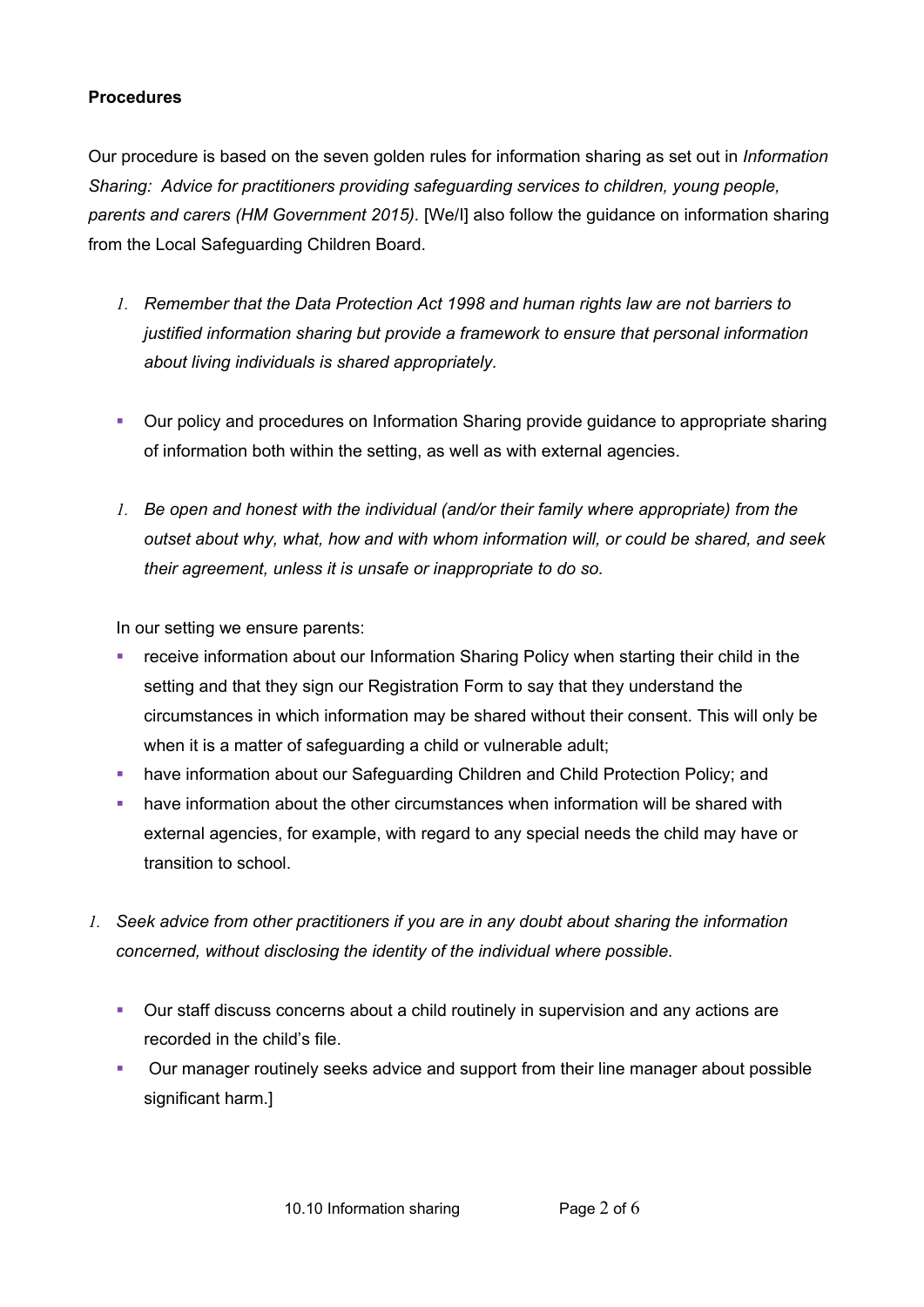- ! Our Safeguarding Children and Child Protection Policy sets out the duty of all members of our staff to refer concerns to our manager or deputy, as designated person, who will contact children's social care for advice where they have doubts or are unsure.
- ! Our managers seek advice if they need to share information without consent to disclose.
- *1. Share with informed consent where appropriate and, where possible, respect the wishes of those who do not consent to share confidential information. You may still share information without consent if, in your judgement, there is good reason to do so, such as where safety may be at risk. You will need to base your judgement on the facts of the case. When you are sharing or requesting personal information from someone, be certain of the basis upon which you are doing so. Where you have consent, be mindful that an individual might not expect information to be shared.*
	- ! We base decisions to share information without consent on judgements about the facts of the case and whether it is 'in the public interest'.
	- ! Our guidelines for consent are part of this procedure.
	- ! Our manager is conversant with this and she is able to advise staff accordingly.
	- *1. Consider safety and well-being: Base your information sharing decisions on considerations of the safety and well-being of the individual and others who may be affected by their actions.*

In our setting we:

- ! record concerns and discuss these with our designated person and/or designated officer from the management team for child protection matters;
- **EXECT** record decisions made and the reasons why information will be shared and to whom; and
- ! follow the procedures for reporting concerns and record keeping as set out in our Safeguarding Children and Child Protection Policy.
- *1. Necessary, proportionate, relevant, adequate, accurate, timely and secure: Ensure that the information you share is necessary for the purpose for which you are sharing it, is shared only with those individuals who need to have it, is accurate and up-to-date, is shared in a timely fashion, and is shared securely.*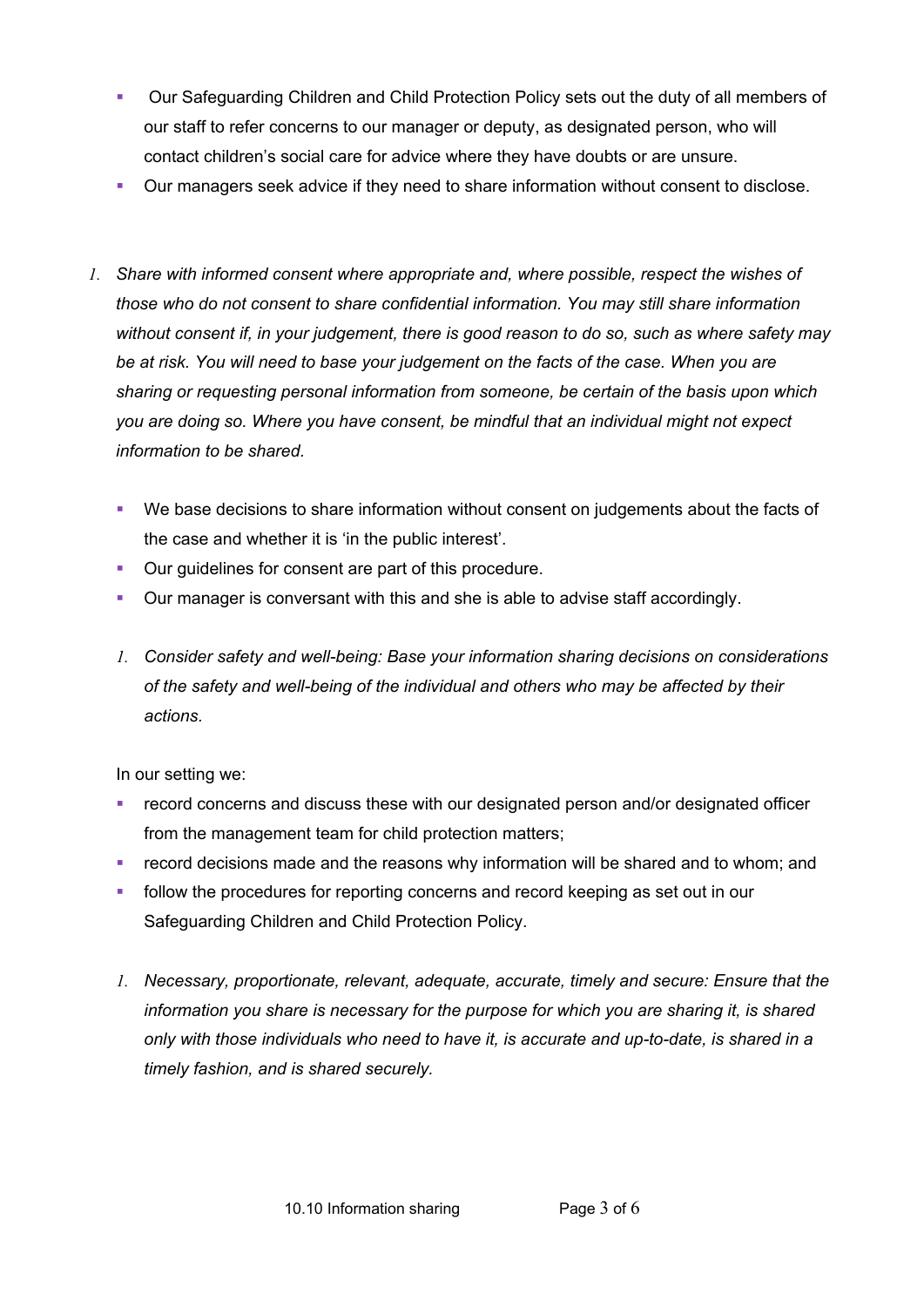- ! Our Safeguarding Children and Child Protection Policy and Children's Records Policy set out how and where information should be recorded and what information should be shared with another agency when making a referral.
- *1. Keep a record of your decision and the reasons for it whether it is to share information or not. If you decide to share, then record what you have shared, with whom and for what purpose.*
- ! Where information is shared, we record the reasons for doing so in the child's file; where it is decided that information is not to be shared that is recorded too.

### *Consent*

When parents choose our setting for their child, they will share information about themselves and their families. This information is regarded as confidential. Parents have a right to be informed that we will see their consent to share information in most cases, as well as the kinds of circumstances when we may not seek their consent, or may override their refusal to give consent. [We/I] inform them as follows:

- ! Our policies and procedures set out our responsibility regarding gaining consent to share information and when it may not be sought or overridden.
- ! We may cover this verbally when the child starts or include this in our prospectus.
- ! Parents sign our Registration Form at registration to confirm that they understand this.
- ! We ask parents to give written consent to share information about any additional needs their child may have, or to pass on child development summaries to the next provider/school.
- ! We give parents copies of the forms they sign.
- ! We consider the following questions when we assess the need to share:
- Is there a legitimate purpose to us sharing the information?
- Does the information enable the person to be identified?
- Is the information confidential?
- If the information is confidential, do we have consent to share?
- Is there a statutory duty or court order requiring us to share the information?
- If consent is refused, or there are good reasons for us not to seek consent, is there sufficient public interest for us to share information?
- If the decision is to share, are we sharing the right information in the right way?
- Have we properly recorded [our/my] decision?